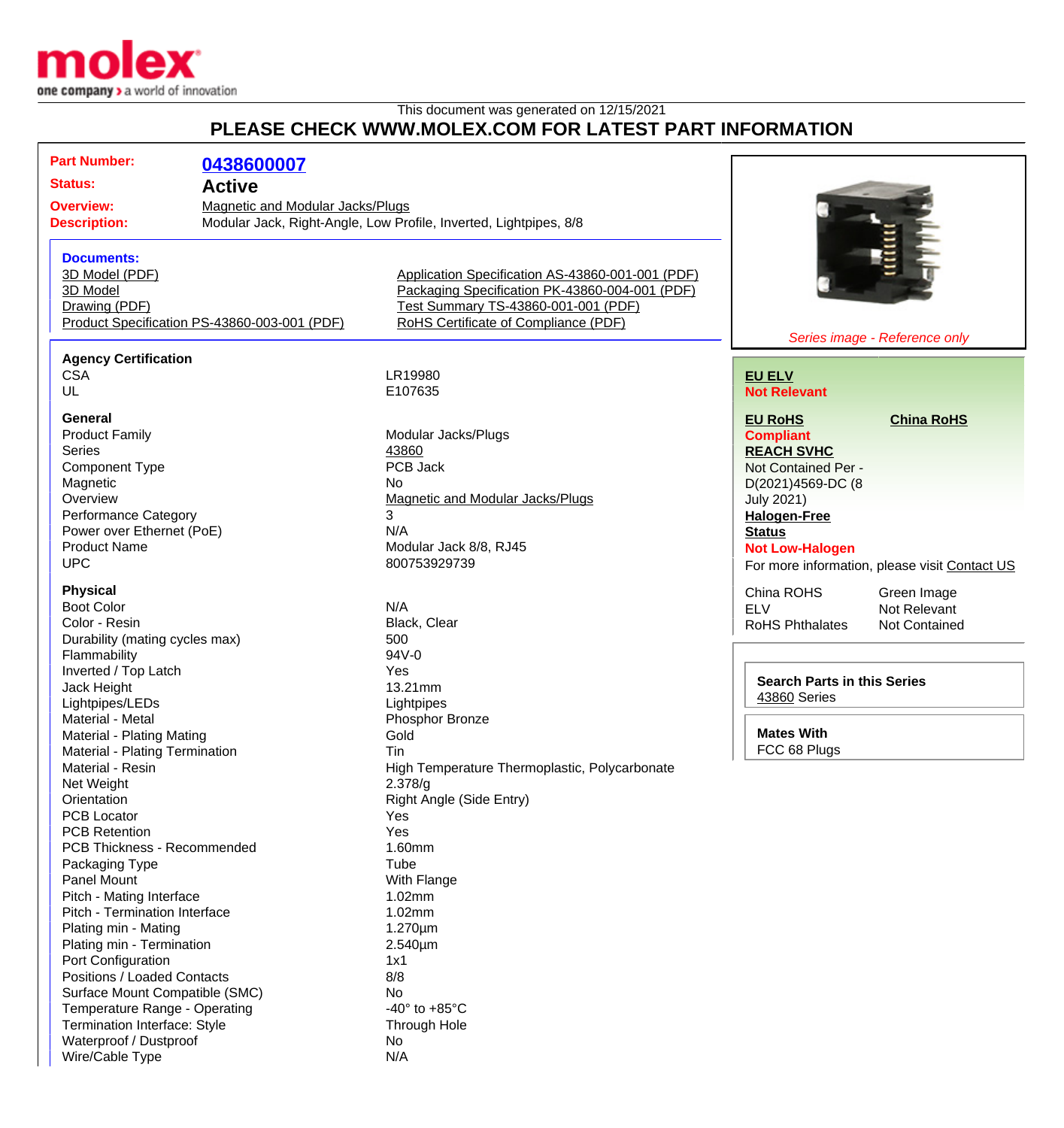## This document was generated on 12/15/2021 **PLEASE CHECK WWW.MOLEX.COM FOR LATEST PART INFORMATION**